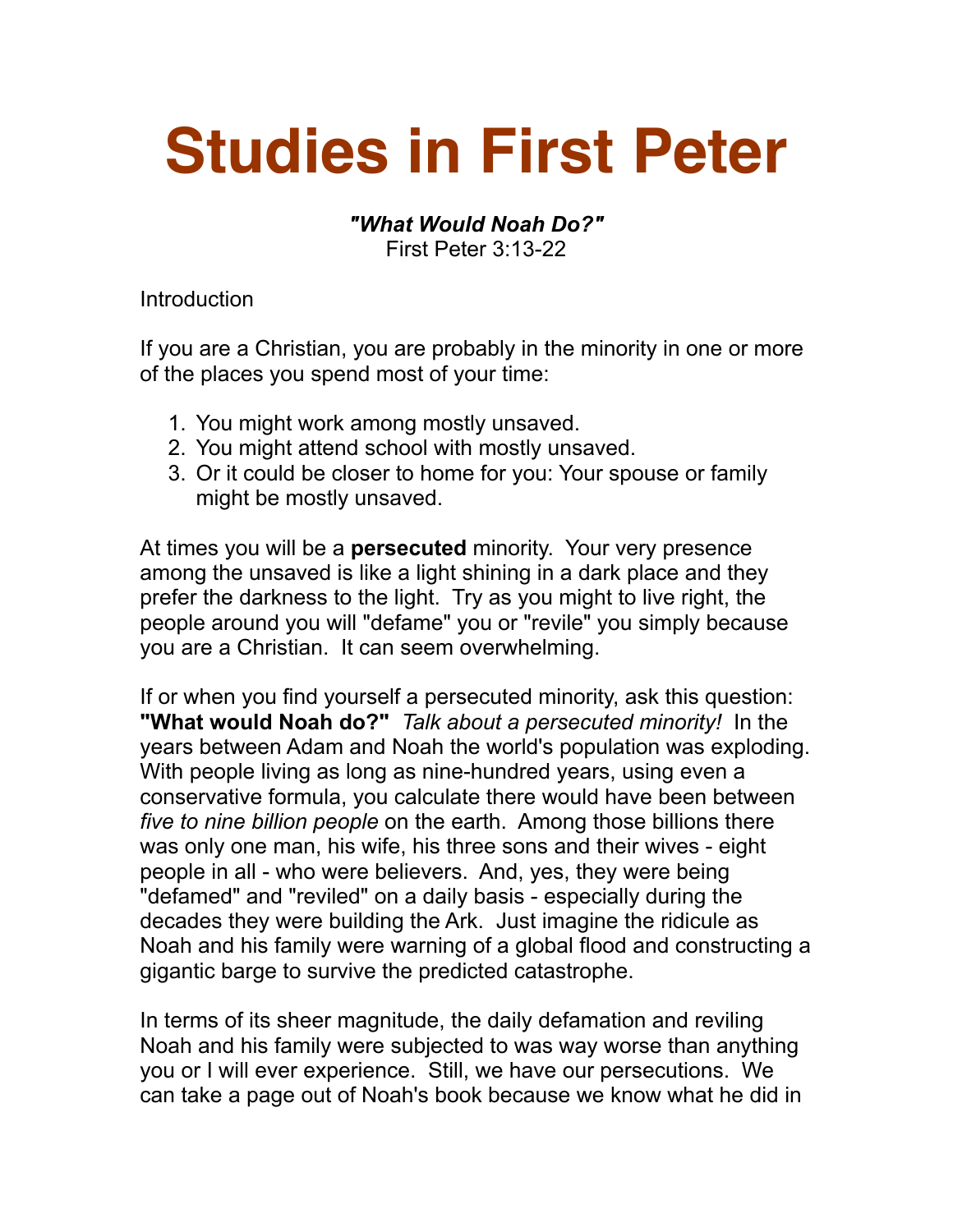response. Peter mentioned Noah preparing the ark in verses twenty and twenty-one. But Noah did more than *prepare*; he *preached*. In Second Peter 2:5 he called Noah "a preacher of righteousness." Everyday, while the ark was being prepared, Noah preached the Gospel to the lost. As one commentator put it, before he began building the ark he built a podium from which he might preach to sinners the message of salvation.

Let's bring all this to bear upon our own persecution. When people attack you for doing good, simply because you are a Christian, there is a natural tendency to question God. *"Why, Lord? Why am I suffering for doing what is right?"* From Noah you learn that rather than **question** God, you ought to give an **answer** to those who persecute you!

We'll organize our thoughts around two points: #1 Instead Of Questioning Your Suffering, Give An Answer For It, and #2 Instead Of Questioning God's Longsuffering, Give An Answer To Him.

#1 Instead Of Questioning Your Suffering, Give An Answer For It (v13-17)

Peter used the words "harm," "suffer," "defame," and "revile." He was not yet talking about things like illnesses or injuries; he would get to those types of trials later. Here he was talking specifically about being persecuted because you are a Christian.

1 Peter 3:13 And who *is* he who will harm you if you become followers of what is good?

If you were Noah, the answer might seem to be, *"About five to nine billion people!"* Notice that Peter used the word "harm," not "hurt." "Harm" means *to exasperate* or *to entreat* [you] *to evil*. They cannot exasperate you or entreat you to evil if you remember that God is in control and that your persecution is not something odd or unusual, but something to be expected. While it is true that people may hurt you, they cannot harm you when you understand that you are being kept spiritually by the power of God.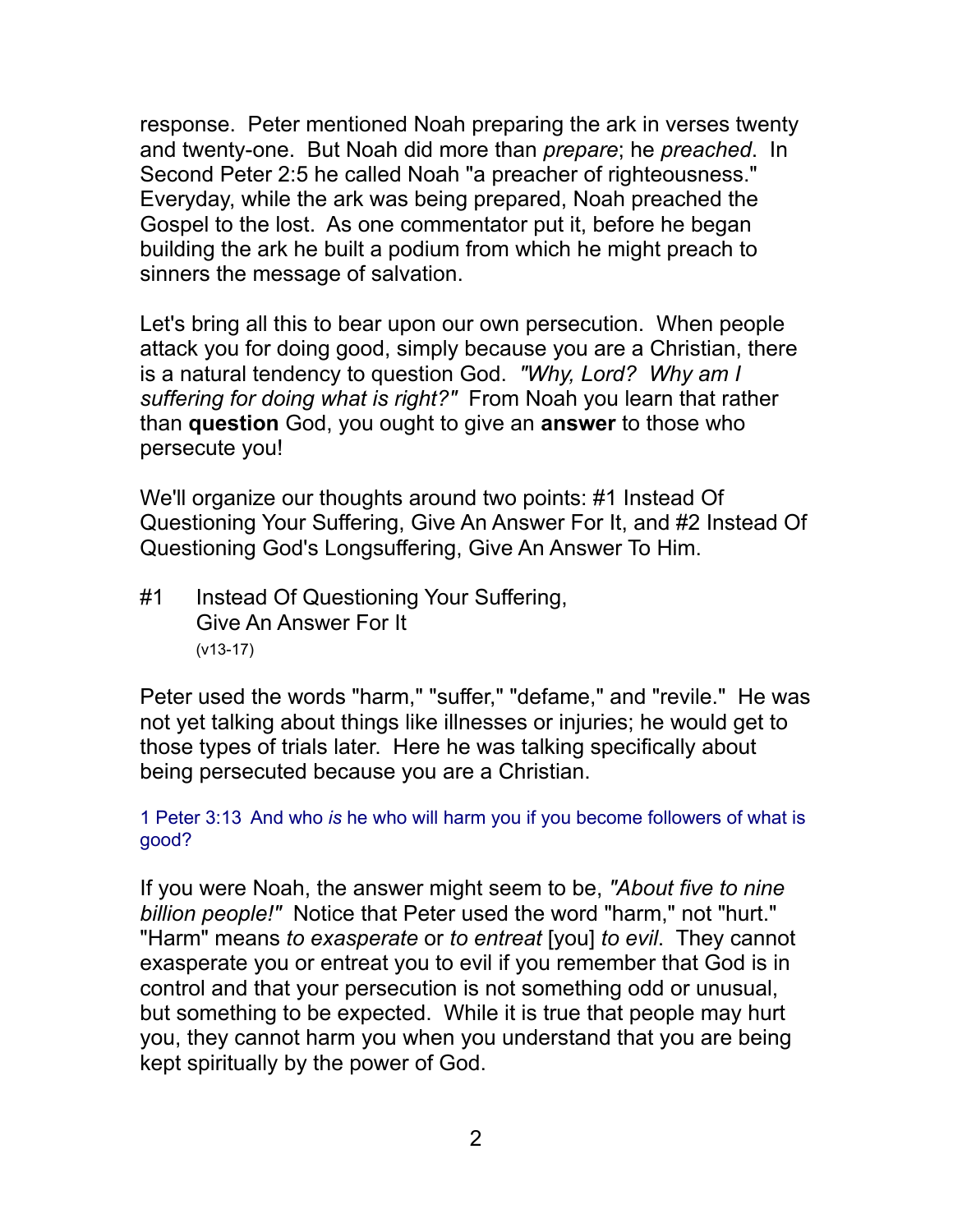No matter how tough it may get, you can be "a follower of what is good." It means you can walk with God in obedience to His Word. Noah did it; *so can you!*

1 Peter 3:14 But even if you should suffer for righteousness' sake, *you are* blessed. *"And do not be afraid of their threats, nor be troubled."*

This verse literally reads, "if you suffer… you blessed ones." The blessings come at the precise time you are suffering. God has abundant spiritual blessings to pour-out from heaven into your heart to enable you to not only *endure*, but to *excel*… And to not only *excel*, but to *evangelize*.

Instead of being "afraid of their threats" and "troubled," look at verse fifteen:

1 Peter 3:15 But sanctify the Lord God in your hearts, and always *be* ready to *give* a defense to everyone who asks you a reason for the hope that is in you, with meekness and fear;

"Sanctify" means to *reverence*. You reverence Jesus when you believe He, not your persecutors, is truly in control over all things. You reverence Him "in your hearts" means this is a spiritual transaction. You receive His sufficient grace and mercy in your suffering.

Peter's first big point is to remind you to remember that you should expect persecution. You are a pilgrim scattered in the world among the unsaved. You are in hostile enemy territory. The very least that will happen is you will be "defamed" and "reviled."

If you remember these things, you will not question your suffering. You'll quit asking God *"Why?"* or *"Why me?"* or *"Why right now?"*

Instead of wasting precious time questioning God, you will use the time of your persecution wisely. Two things will occur - one *internal*, the other *external*:

1. Internally you will be focused on Jesus. Peter described it as "the hope that is in you." It is the certainty Jesus is in control, is at work, and is coming back soon.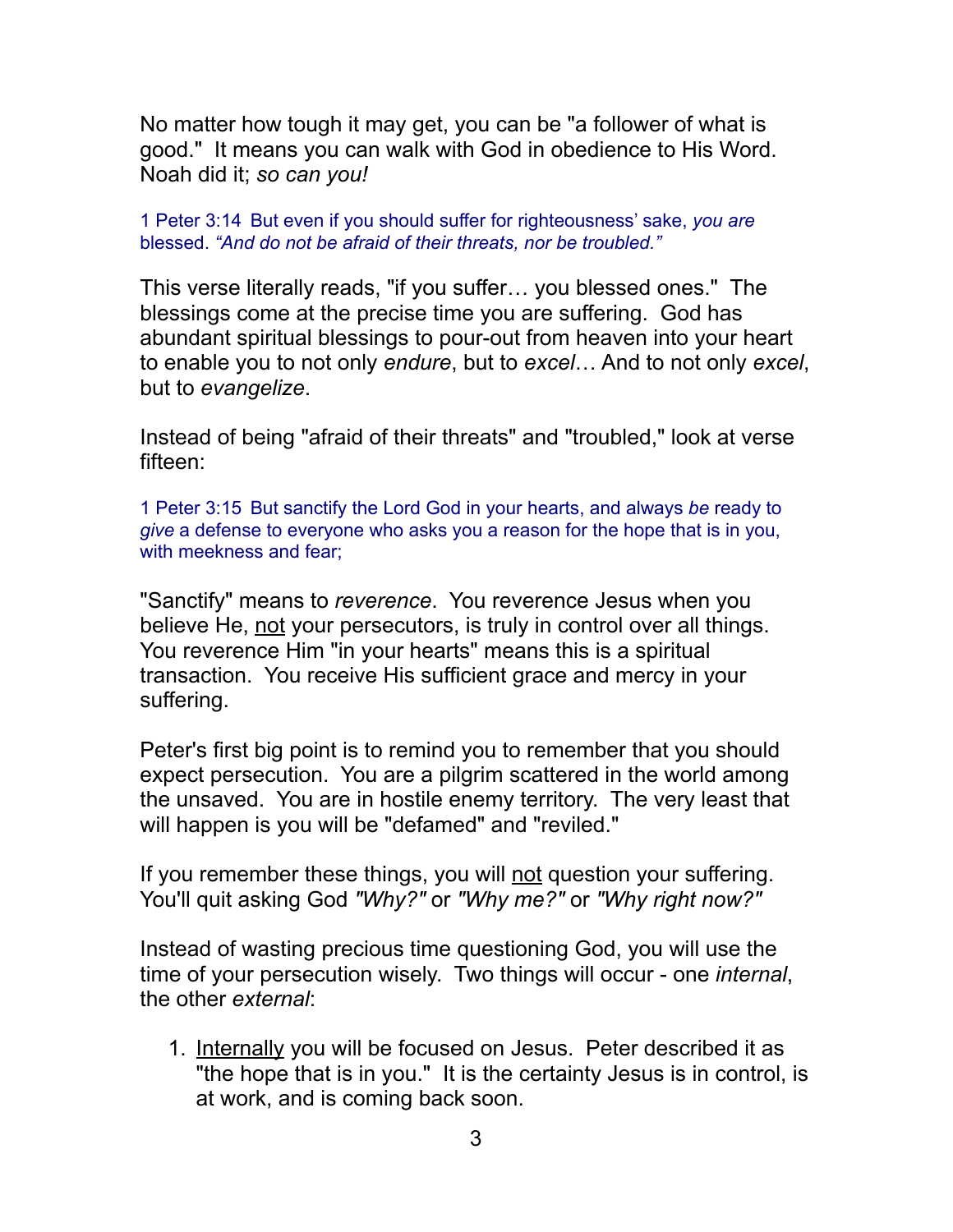2. Externally you will have new ministry opportunities among your persecutors. Seeing your hope, they will want to know where it comes from and will "ask" you about it.

Instead of questioning your suffering, you are "ready to give a defense to everyone who asks you a reason for the hope that is in you…" "Defense" is from the word where we get *apology*, but it doesn't mean saying you're sorry. It describes a reasoned defense as if you were in a court of law. You may have heard the word "apologetics." It describes a branch of theology that deals with defending the faith. That's the idea - except you need to note that Peter added an attitude when he said, "with meekness and fear." You are to remain meek towards your persecutors and have "fear" towards God. One author put it like this: You are the witness, *not the prosecuting attorney!* 

There are two important prerequisites in order for you to be able to give your defense. You must have a *clear conscience* before God and you must have *correct conduct* before men.

Your clear conscience is discussed in verse sixteen:

1 Peter 3:16 having a good conscience, that when they defame you as evildoers, those who revile your good conduct in Christ may be ashamed.

"Conscience" is the internal faculty that helps you judge yourself. It either *approves* or *accuses*. Conscience may be compared to a window that lets in the light of God's Word. Conscience depends upon the light getting through. When you sin or disobey God, the window gets dirtier. If you persist, light cannot enter.

Only with a clear conscience will you have courage to give your witness to those who ask you about your hope. You'll know you are not hiding anything that could ruin your testimony. Keeping a clear conscience is how you keep yourself "ready to give a defense." Here is a quote about conscience: "Shame arises from the fear of man; conscience from the fear of God."

Your correct conduct is discussed in verse seventeen: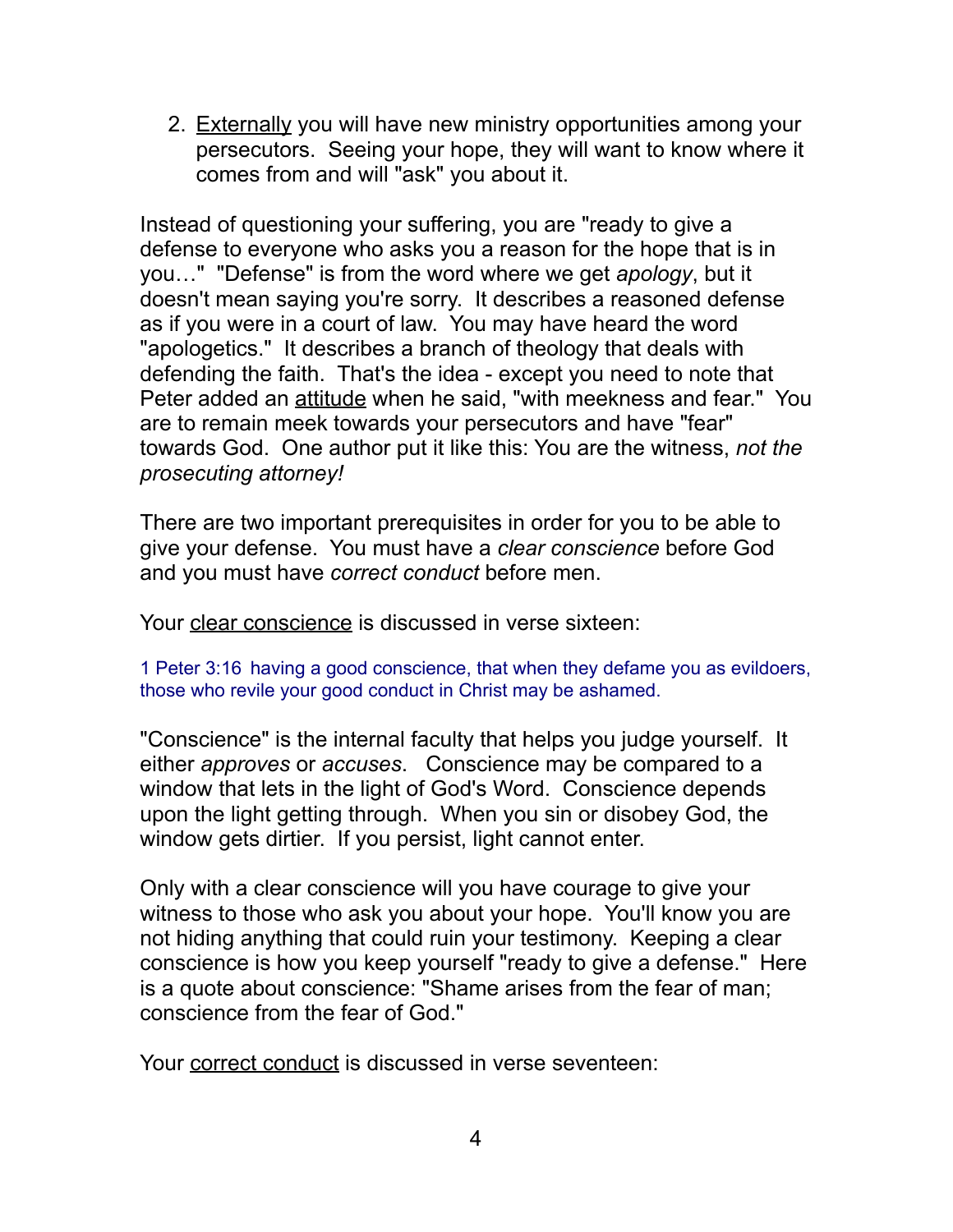1 Peter 3:17 For *it is* better, if it is the will of God, to suffer for doing good than for doing evil.

Yes, it can be "the will of God" for you to suffer persecution. Just make sure when you suffer it is because you are "doing good," *not* for doing something wrong! If you are blowing it at work… At school… At home… Then it's not persecution when unbelievers bring the hammer down on you. Conduct yourself correctly.

Instead of questioning God in your suffering, see it and seize it as an opportunity to give an answer to the unsaved of the hope that is in you. Call it "Persecution Preaching" or "Endurance Evangelism" if you need to give it a name; it is a centuries-old method God loves to employ to reveal Himself through you to the unsaved.

Speaking of the unsaved…

#2 Instead Of Questioning God's Longsuffering, Give An Answer To Him (v18-22)

We need to uncouple our train of thought for a moment to deal with confusion raised by these next few verses. Hold your thoughts on *Persecution Preaching* and open up some new neural pathways.

First, there is a difficult passage (in verses eighteen through twenty) that mentions Jesus somehow preaching to spirits in prison who have something to do with the days of Noah just prior to the global flood. There are at least eighteen valid theories on these verses - *not counting multitudes of whacked-out ideas!* 

The best way to understand any Bible passage is to keep it in its original context. Peter has been discussing the giving of your testimony to the unsaved while you are being persecuted by them for doing good. Noah was his example. Noah preached the Gospel while he was preparing the ark. But it wasn't just Noah preaching; he was empowered by the Lord to the point where you might factually say that **Jesus was preaching** *through* **Noah**. While Noah preached and prepared, God was longsuffering, waiting one-hundred and twenty years to bring the flood. Eventually the flood came; all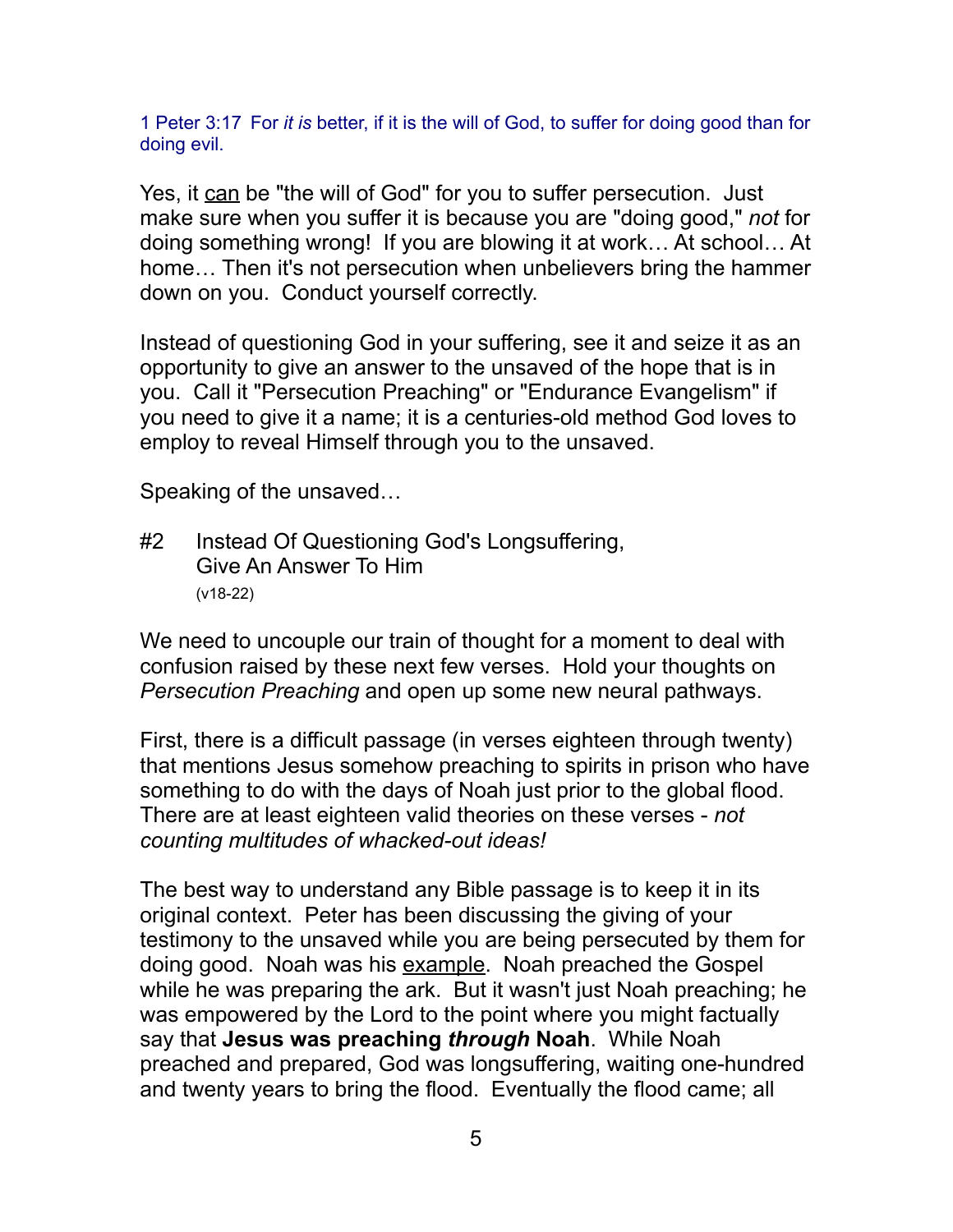those who were "disobedient" to His preaching through Noah were lost for eternity. They were, and still are, in Hades. **Their "spirits" are in the "prison" of Hades.** 

These verses *do not* describe a second chance at salvation after you die; nor do they describe Jesus preaching to demons. What Peter was saying was very simple: While being persecuted by billions, Noah preached Jesus to them. They refused to repent; they rejected their Savior; they were lost for eternity and now are imprisoned in Hades awaiting the final judgment and disposition of their fate.

The second issue involve baptism. In verse twenty-one Peter said,

1 Peter 3:21 There is also an antitype which now saves us - baptism (not the removal of the filth of the flesh, but the answer of a good conscience toward God), through the resurrection of Jesus Christ,

Some read into this the idea that water baptism is necessary for salvation. *Not true; never true!* Peter quickly added that the baptism he was thinking of was not outward, "not the removal of the filth of the flesh"; it was inward, "the answer of a good conscience toward God…" Water baptism is always the outward symbol of the inward reality. "The answer of a good conscience toward God" means that, when you were baptized, you understood God had cleansed you from all sin and the guilt of sin.

OK, let's get back on board with our theme. These last few verses seem evangelical - as if addressed to any unsaved hearers in Peter's audience. He began by giving them the Gospel in a single, powerful verse:

1 Peter 3:18 For Christ also suffered once for sins, the just for the unjust, that He might bring us to God, being put to death in the flesh but made alive by the Spirit,

Jesus Christ "suffered once for sins" means He died once for all time. "Sins" is a compressed way of saying that His death was to pay the penalty for the sins of the whole world. "The just for the unjust" means He took your place and was your Substitute. You were "unjust" and deserved to die, but He - the only One Who was "just" took your place in death. Historically speaking, Jesus was "put to death in the flesh" on the Cross at Calvary. But three days later He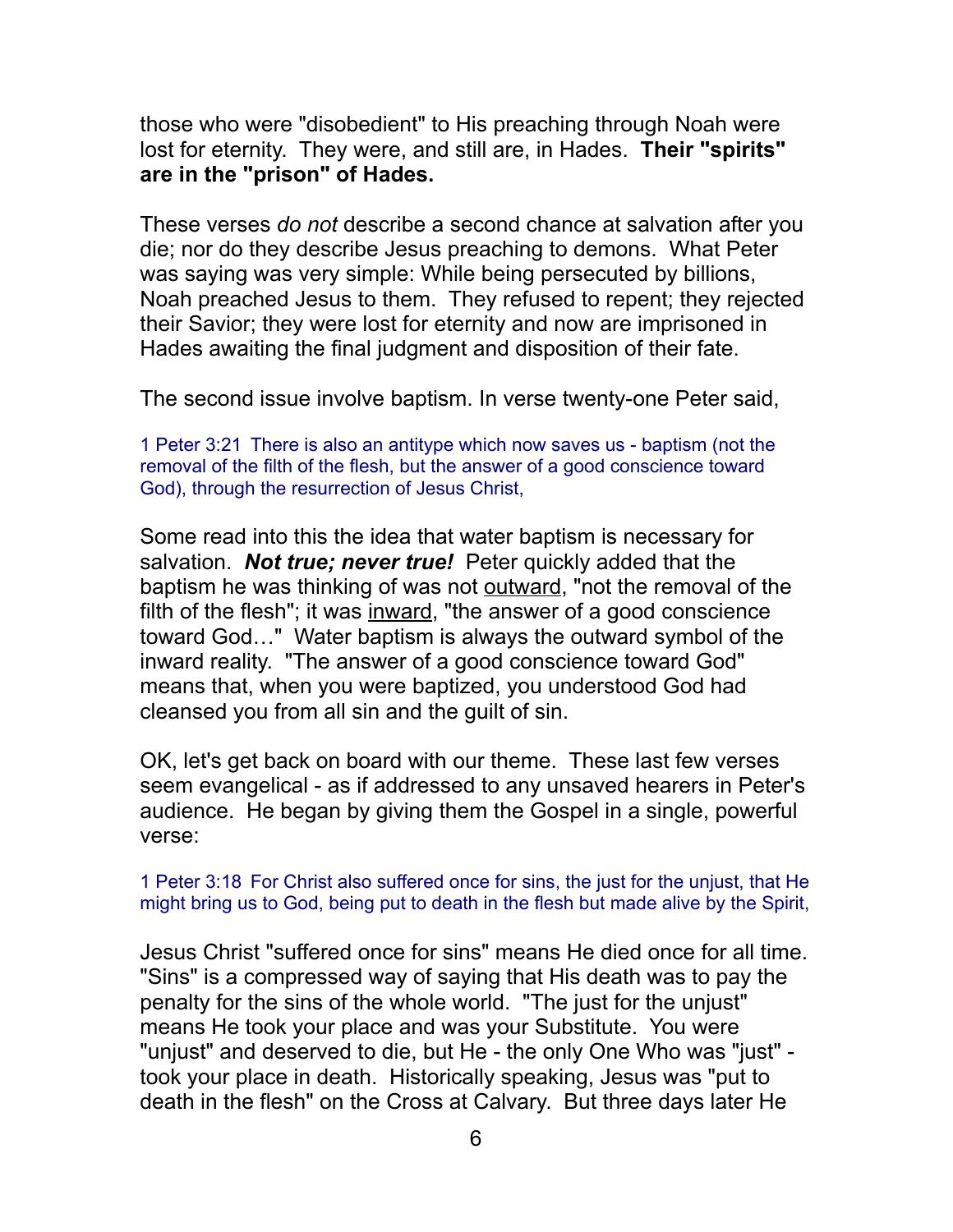was "made alive by the Spirit." He rose from the dead and is alive forevermore! All of this was God's plan from before the foundation of the earth "that He might bring us to God."

Peter preached the Gospel in the first century… **Noah preached the Gospel in his century!** He didn't have all the details, but the crowds that gathered around the ark had enough light to understand they were sinners in need of God's salvation.

Let's read verses nineteen and twenty in the context of Noah preaching to his generation:

1 Peter 3:19 by whom also He went and preached to the spirits in prison, 1 Peter 3:20 who formerly were disobedient, when once the Divine longsuffering waited in the days of Noah, while *the* ark was being prepared, in which a few, that is, eight souls, were saved through water.

There are many parallels between Noah's preaching, Peter's preaching, and our preaching:

- 1. Noah and his family were a persecuted minority; so were Peter's readers - and so are we.
- 2. Noah remained righteous, with a clear conscience, in the midst of a wicked generation; so could Peter's readers - and so should we.
- 3. Noah witnessed to those around him being willing to suffer persecution. So could Peter's readers - and so should we.
- 4. Noah knew that judgment was soon to come. So did Peter's readers - and so do we.
- 5. God was longsuffering in the days of Noah, not willing that any should perish but that all would repent. He was longsuffering in the first century… **He remains longsuffering today.**
- 6. Noah was saved when judgment came. So would Peter's readers be saved from final judgment - and so shall we who believe.

In verse twenty, the phrase "were saved through water" means that Noah and his family escaped into the ark and lived. Then Peter said that their escape in the ark was an "antitype":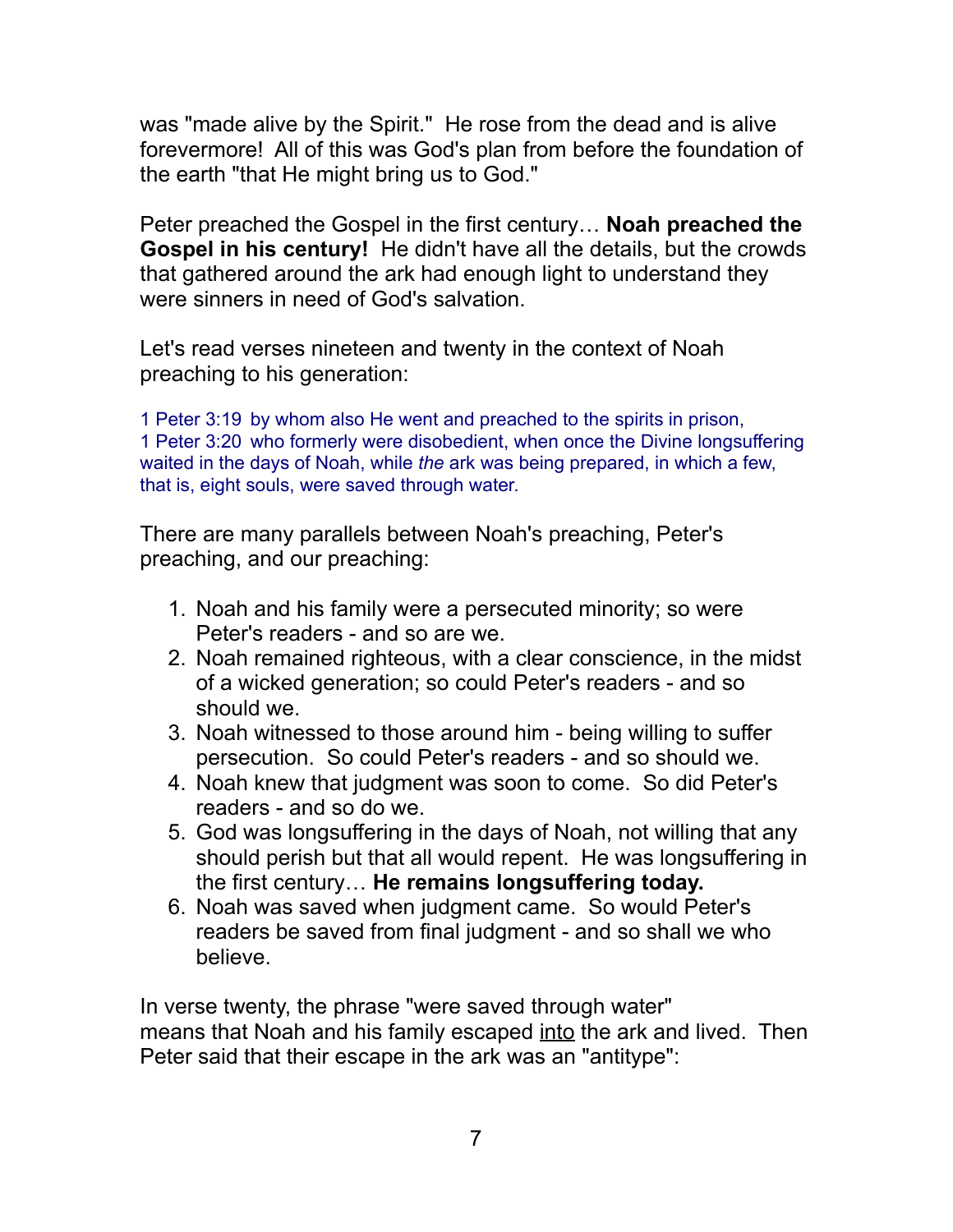1 Peter 3:21 There is also an **antitype** which now saves us - baptism (not the removal of the filth of the flesh, but the answer of a good conscience toward God), through the resurrection of Jesus Christ,

Think of the word "antitype" meaning a *picture*. The global flood was real; but it is also a **picture** to illustrate your salvation. Just as the flood wiped away the old, sinful world and gave Noah and his family a fresh start, so water baptism **pictures** a complete wiping away of your past life and your new beginning. It is the outward rite that pictures the inward reality of your becoming a "new creation" in Jesus Christ. Water baptism **does not save you**; it announces to others that you are saved.

In a sense, water baptism is the equivalent of Noah getting into the ark while the unbelievers looked on. You get water baptized while unbelievers look on. Noah was safe in the ark; **you are safe in Jesus.**

The basis for your salvation is "through the resurrection of Jesus Christ." He rose once-for-all from the realm of death - proving He had conquered death and could forgive us our sins. As you rise from the waters of your baptism, you are declaring to anyone watching that you are raised with Jesus never to die as a judgment for your sins.

Let me put it this way: **Water baptism is** *symbolic***, not** *saving***.**

Peter tied-up his thoughts in the closing verse:

1 Peter 3:22 who has gone into heaven and is at the right hand of God, angels and authorities and powers having been made subject to Him.

Peter saw Jesus ascend into heaven; he was there. He mentions the ascension here for several reasons. Here are two of them:

- 1. Though you might be suffering persecution, your Lord has authority and power over all things. He therefore is aware of it and must be allowing it.
- 2. Through His suffering God exalted Jesus. Through your suffering you, too, can expect to be rewarded.